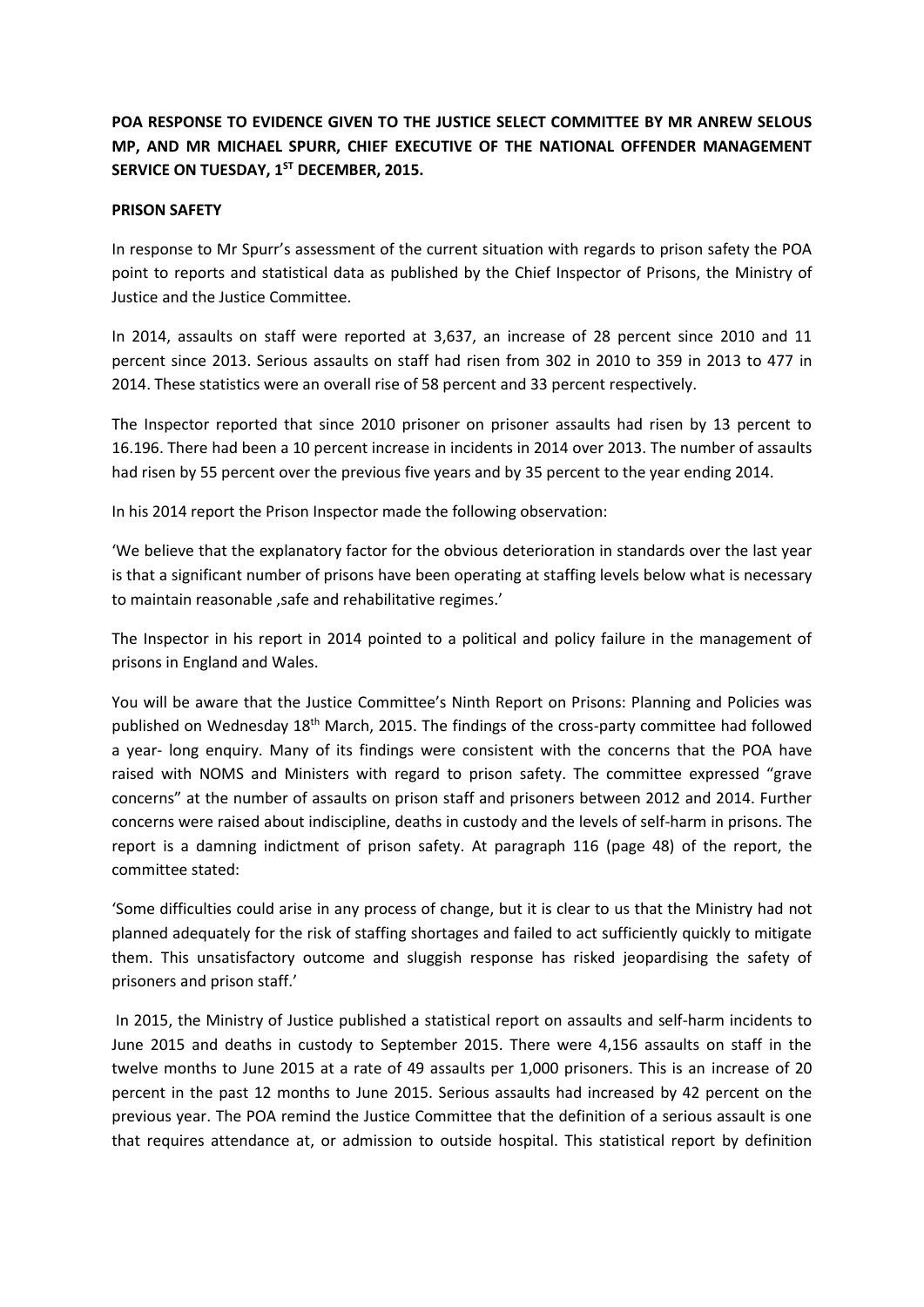does not provide or suggest reasons and/or solutions for these truly appalling and unacceptable statistics.

Within these reports and others, there is clear evidence that prison staff work up to and beyond the normal expectations of their job descriptions. Staff are doing their best but continue to be overwhelmed in overcrowded and under resourced prisons.

NOMS and the Government continued to ignore the advice and warnings given by the Chief Inspector, the Independent Monitoring Boards, the Howard League, penal pressure groups, the POA and indeed the Justice Committee.

In a forty minute radio programme broadcast in January 2015, the "File on Four" programme, the BBC investigated the then state of safety in our prisons in England and Wales. In the programme the BBC talked at length to members of the POA executive and staff working in prisons. In addition to POA members, prison campaign groups and recently released prisoners and their families pointed to the overcrowding of prisons, gang activity and new psychoactive substances which have contributed to the toxic mix of problems.

Again the deployment of tactical intervention teams from the NTRG to attend incidents at height, incidents of hostage taking, and incidents of concerted indiscipline have reached unprecedented levels. By early December, 2015 the NTRG were course statistically to have attended incidents in prisons each and every day of the year.

The POA have consistently pointed to budget cuts and the intrinsically linked staff shortages for the increase in violence, deaths and suicides in our prisons. The budget cuts that we have seen across the estate have seen reductions in staffing levels in visits, in the number of drug dogs, in routine cell searching. Is it any wonder then that there is a problem with drugs in our prisons? The prison population is at a record high but with circa 7000 less operational prison officers in post compared with 2010. The evidence given to the Justice Committee on the  $1<sup>st</sup>$  December, 2015 is an attempt to justify flawed decisions by NOMS and politicians. There has not been an increase in staffing levels as compared to numbers in 2010 and despite efforts to recruit since 2013 the numbers of operational prison officers has not kept pace with demand even at benchmark levels. NOMS appear unable to understand that retention is as important as recruitment. Even at benchmark levels of staffing NOMS have been unable in particular in the south and east of England to retain and recruit staff. This has resulted in the overbearing of staff in parts of the country and an over reliance on excessive use of detached duty to the fifteen prisons assessed by NOMS as critical in terms of staffing provision. The continued use of detached duty continues unabated placing additional strain on staff, undermining prison safety further and being at significant cost to the taxpayer. NOMS appear unable to address the appalling mismanagement of the prison service in England and Wales.

A long overdue protocol for the management of prisoners suspected of using and, or being engaged in the supply of new psychoactive substances is now a minimum requirement and a necessity. The Justice Select Committee will be well aware of the report published by the Chief Inspector of Prisons in December, 2015 of the impact of NPS in prisons. The POA have consistently raised this issue with NOMS over many months. NOMS had appeared reluctant, either because of financial cost cutting considerations or had been unable to grasp the significance of this issue, to respond adequately to our concerns.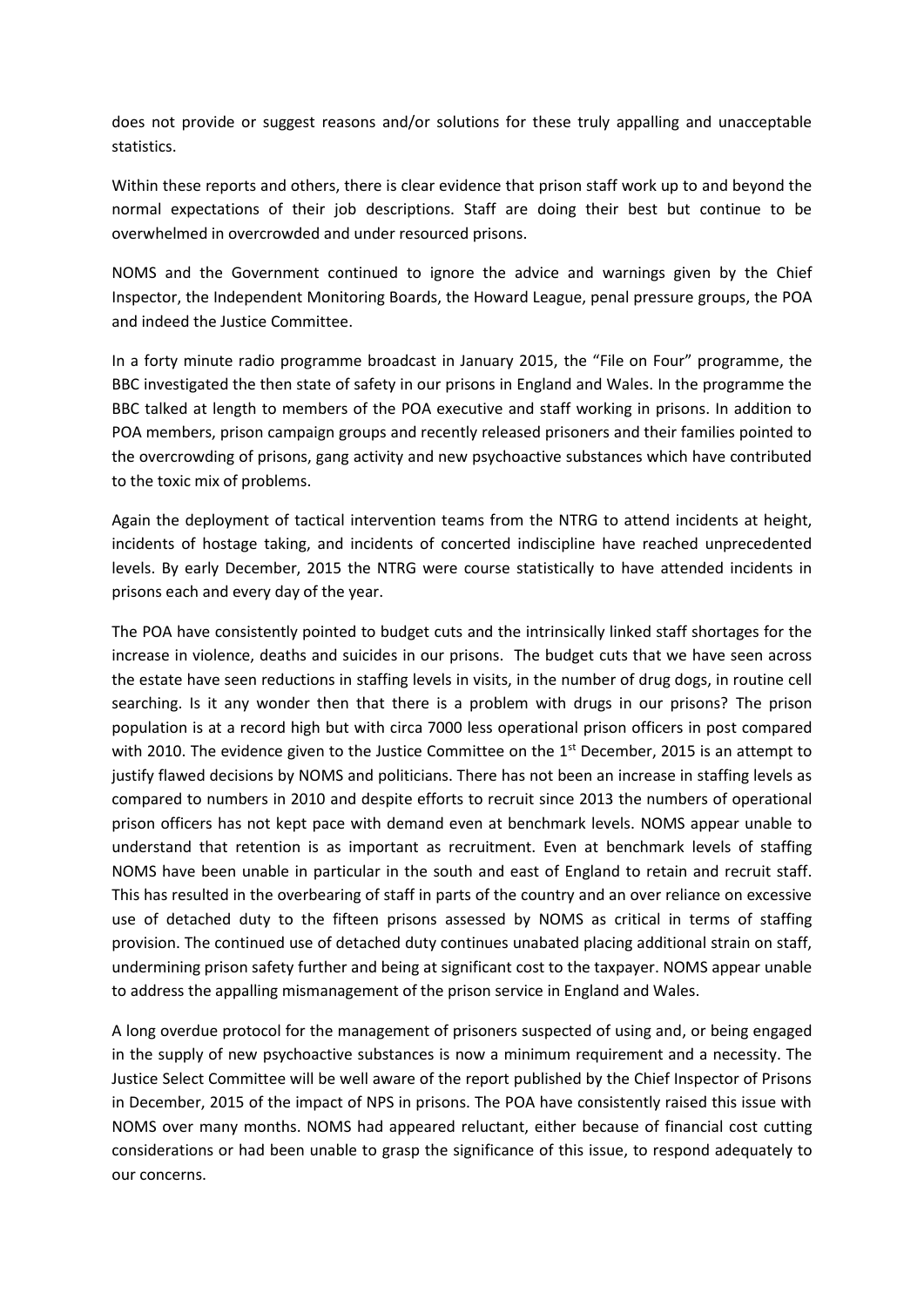NOMS had invited the POA to participate in a violence reduction project. The POA accepted this invitation to ensure that the views of its membership were heard and to further insist that NOMS provide realistic and beneficial outcomes and recommendations for staff and prisoners. The POA accept that risk cannot be eliminated completely in the workplace but remain disappointed with the outcomes and recommendations to date. There continue to be significant differences between the POA and NOMS on the provision of personal protection equipment for staff who work in the operational environment. The POA want stab proof vests to be issued to staff whereas NOMS insist that slash resistant vests are sufficient to protect their employees. Given the rise in assaults with a bladed weapon the POA maintain that NOMS are out of touch with reality and seemingly prepared to sacrifice the health and safety of staff as a result of financial pressures.

A step in the right direction came with the announcement in November 2014 of a joint protocol between the Prison Service, Crown Prosecution Service and the Association of Chief Police Officers. The protocol provided guidelines for joint working between prisons, police and the CPS to ensure that prisoners who assault staff or commit other crimes such as hostage taking, arson and absconds are subject to the legal process. For far too long POA members have been told that prosecution in such cases had not been in the public interest. Indeed our members had been reporting their frustration at a perceived lack of support from management over many years. The POA campaigned for this protocol and indeed won a judicial review against the Crown Prosecution Service for its failure to prosecute a prisoner who had assaulted one of our members.

It is to be hoped that the protocol will reinforce the presumption that crimes committed in prison, dependent on the evidence, will be subject to consecutive sentences and not concurrent sentences. A crime committed inside prison should not be subject to a different interpretation to a crime committed outside of prison. The POA were pleased that Andrew Selous, the Prison Minister acknowledged that the protocol had come about following intense lobbying by the POA. The POA insist that a crime committed in prison must be dealt with as it would be outside. There is never a good reason not to hold violent and aggressive prisoners to account for their actions.

NOMS need to ask themselves a number of searching questions. Do NOMS have an effective recruitment and retention policy with regard to staffing? Do they have an effective strategy to deal with serious and imminent danger, for example, fires and concerted indiscipline? Do NOMS have an effective strategy to control risk? Are NOMS actively monitoring safety in the workplace? Are NOMS investigating near misses in the workplace? Are NOMS convinced that they have adequate resources to address the current situation with regards to prison safety? Are NOMS reactive rather than proactive in their management of prison safety?

The POA have considered Mr Spurr's assessment of the current situation with regards to prison safety. The POA hold a contrary view, supported by statistical evidence and experience within the operational workplace that there has been no improvement in safety in prisons in England and Wales. For the avoidance of doubt the POA state to the Justice Committee that the safety of prisons in England and Wales continues to be a matter of the utmost concern for POA members. It is the oft stated view of the POA that Mr Spurr and Ministers should stop, listen and learn from the Chief Inspector of Prisons, the Independent Monitoring Boards within prisons, the Howard League, penal pressure groups, the Justice Committee and as a new and innovative departure from the norm the trade unions in the workplace.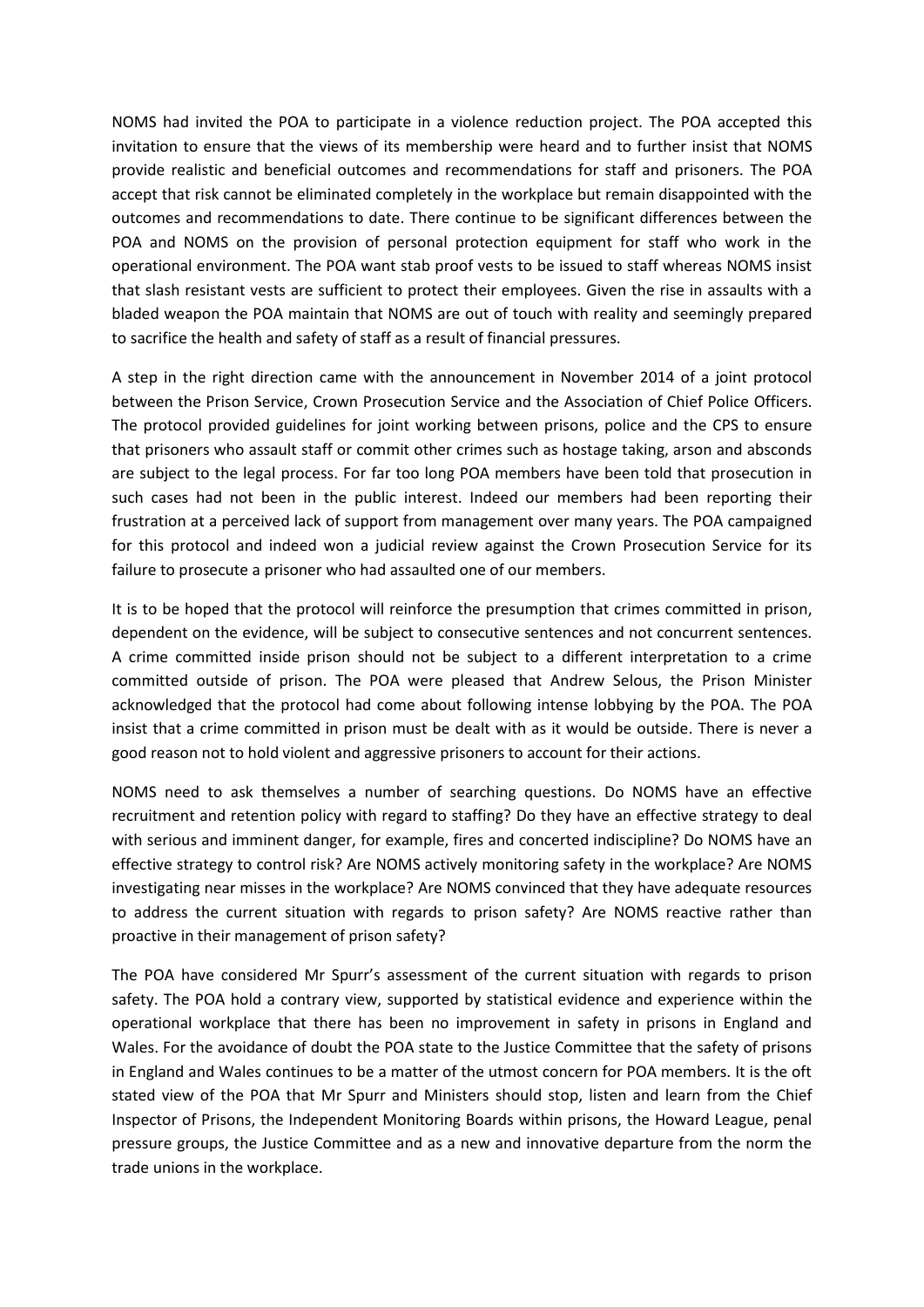#### The March 2015 NOMS/ POA Agreement

Following on from the report of the Justice Committee the POA advised the employer that it had 28 days to address issues concerning safe systems of work and risk assessments within prisons in England and Wales. A failure to do so would result in the executive of the POA advising its members what measures they should personally take to prevent or reduce risks to the health and safety of themselves, colleagues and the prisoners in our care. There can be no doubt that the 28 day notice encouraged the employer to enter into what had appeared to be constructive negotiations with the POA within collective bargaining arrangements.

Following a meeting with the then Justice Secretary, Mr Christopher Grayling, the negotiations were expanded to cover issues as identified in the March NOMS / POA Agreement. In an edition of the inhouse POA magazine, the Gatelodge , for July 2015 it was pointed out to POA members that the executive would not use their genuine concerns with health and safety to address longstanding issues with regard to pay and pensions. The NOMS / POA 2015 Agreement was not about a consolidated or non-consolidated pay award. It could never have been about pay given that the recommendations for the 2015 / 2016 pay award had been accepted in full by the Government in February 2015.

A responsible trade union would not use health and safety legislation as a weapon of choice to address issues of pay. If a trade union adopted such a strategy it would be damaging and self  $$ defeating. The retention and recruitment bonus set within the agreement is a pittance and scant reward for the contribution of the closed grade prison officers and operational support grades, the staff who constitute 80 percent of the workforce within the remit group. Nevertheless, NOMS offered the retention and recruitment bonus within the agreement and the POA is not in the habit of rejecting monies on behalf of its membership.

The agreement made reference to the commitment to a joint business case for consideration by politicians in relation to the pensionable age of operational prison officers. There can of course be no guarantees on the outcome of discussions with Ministers but an agreed position with the employer would be seen by the POA as a significant step in the right direction. In the summer of 2015 the business case was at an advanced stage of preparation. Since then progress had stalled somewhat but the POA continue to push for a joint submission to Ministers. In December, 2015 the POA received written confirmation from NOMS that they remain committed to the joint business case on pensions. A pension age of 68 for operational prison officers given the unpredictable and violent workplace is unrealistic and will not provide a safe, secure and decent environment for staff and the prisoners in our care..

Within the agreement NOMS and the POA were committed to working together to ensure that appropriate risk assessments and safe systems of work were in place. There had been a review of progress in July 2015, which remains inconclusive. It has been agreed that further visits will be facilitated to a number of prisons to assess and monitor health and safety arrangements. The POA welcome this commitment but we do insist that there must be evidence of progress on prison safety.

National Whitley July, 2015.